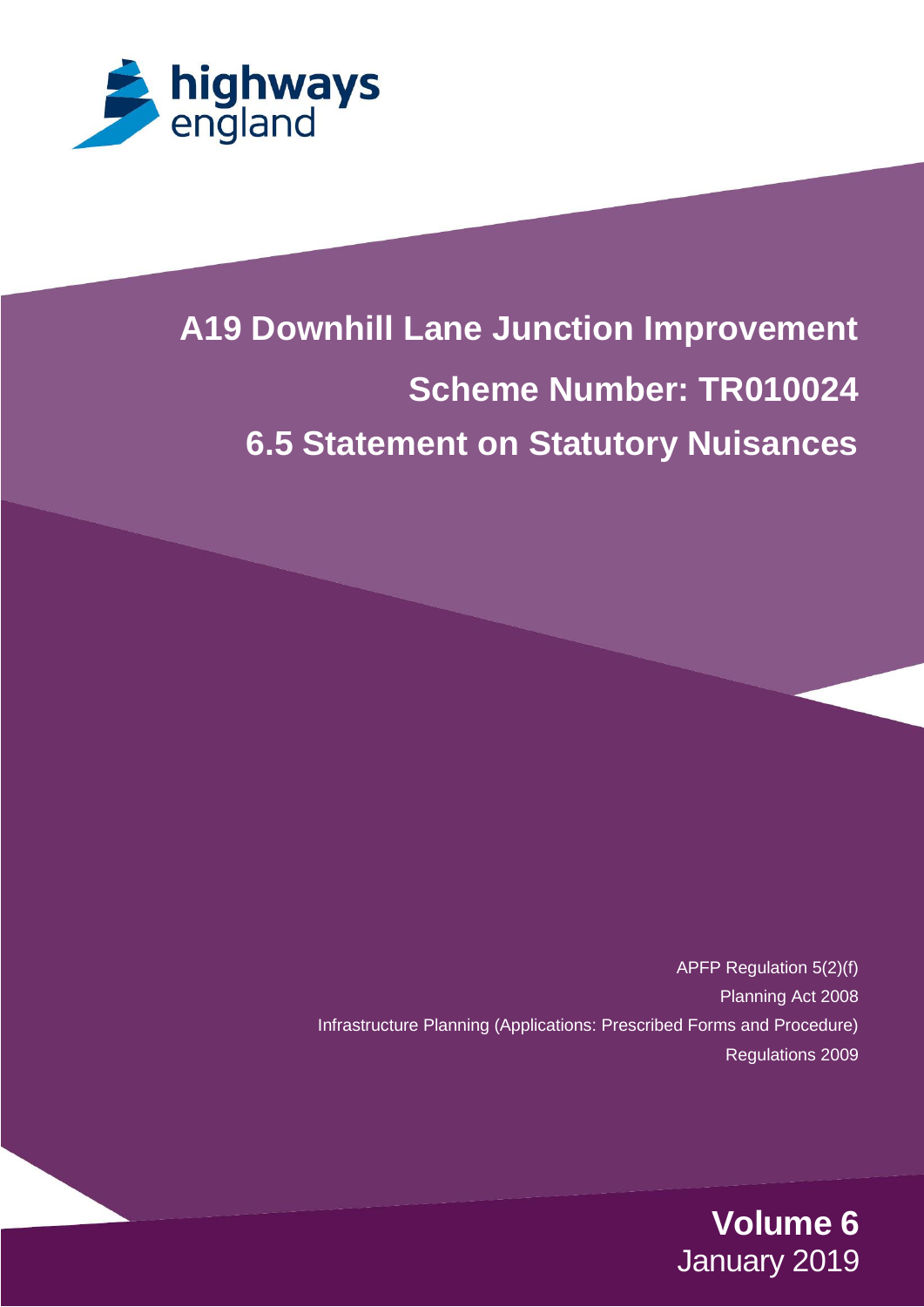

### **Infrastructure Planning**

# **Planning Act 2008**

**The Infrastructure Planning (Applications: Prescribed Forms and Procedure) Regulations 2009**

# **A19 DOWNHILL LANE JUNCTION IMPROVEMENT**

**The A19 (Downhill Lane Junction Improvement) Development Consent Order 201[ ]**

# **STATEMENT ON STATUTORY NUISANCES \_\_\_\_\_\_\_\_\_\_\_\_\_\_\_\_\_\_\_\_\_\_\_\_\_\_\_\_\_\_\_\_\_\_\_\_\_\_\_\_\_\_\_\_\_\_**

**\_\_\_\_\_\_\_\_\_\_\_\_\_\_\_\_\_\_\_\_\_\_\_\_\_\_\_\_\_\_\_\_\_\_\_\_\_\_\_\_\_\_\_\_\_\_**

| <b>Regulation Number:</b>             | Regulation $5(2)(f)$                 |
|---------------------------------------|--------------------------------------|
| <b>Planning Inspectorate Scheme</b>   | TR010024                             |
| <b>Reference</b>                      |                                      |
| <b>Application Document Reference</b> | TR010024/APP/6.5                     |
| Author:                               | A19 Project Team, Highways England & |
|                                       | Jacobs                               |

| Version Date |              | <b>Status of Version</b> |
|--------------|--------------|--------------------------|
| $ $ Rev 0    | January 2019 | <b>Application Issue</b> |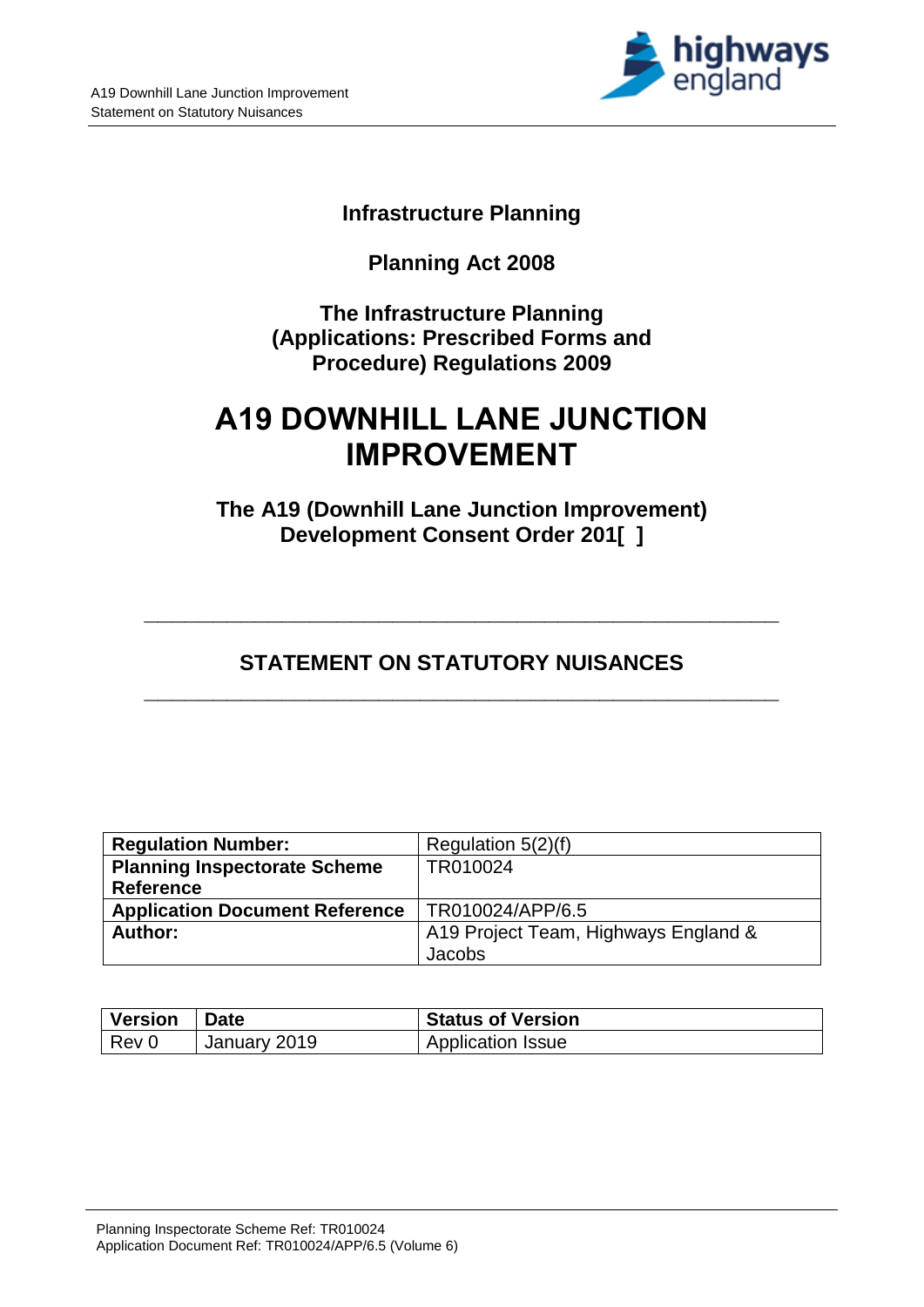

# **CONTENTS**

| 1                       |                                                    |  |
|-------------------------|----------------------------------------------------|--|
| 2 <sup>1</sup>          | SECTION 79(1), ENVIRONMENTAL PROTECTION ACT 1990   |  |
| 2.1                     |                                                    |  |
| 2.2                     |                                                    |  |
| 3 <sup>1</sup>          | POTENTIAL BREACHES OF SECTION 79(1), ENVIRONMENTAL |  |
| 3.1                     |                                                    |  |
| $\overline{\mathbf{4}}$ |                                                    |  |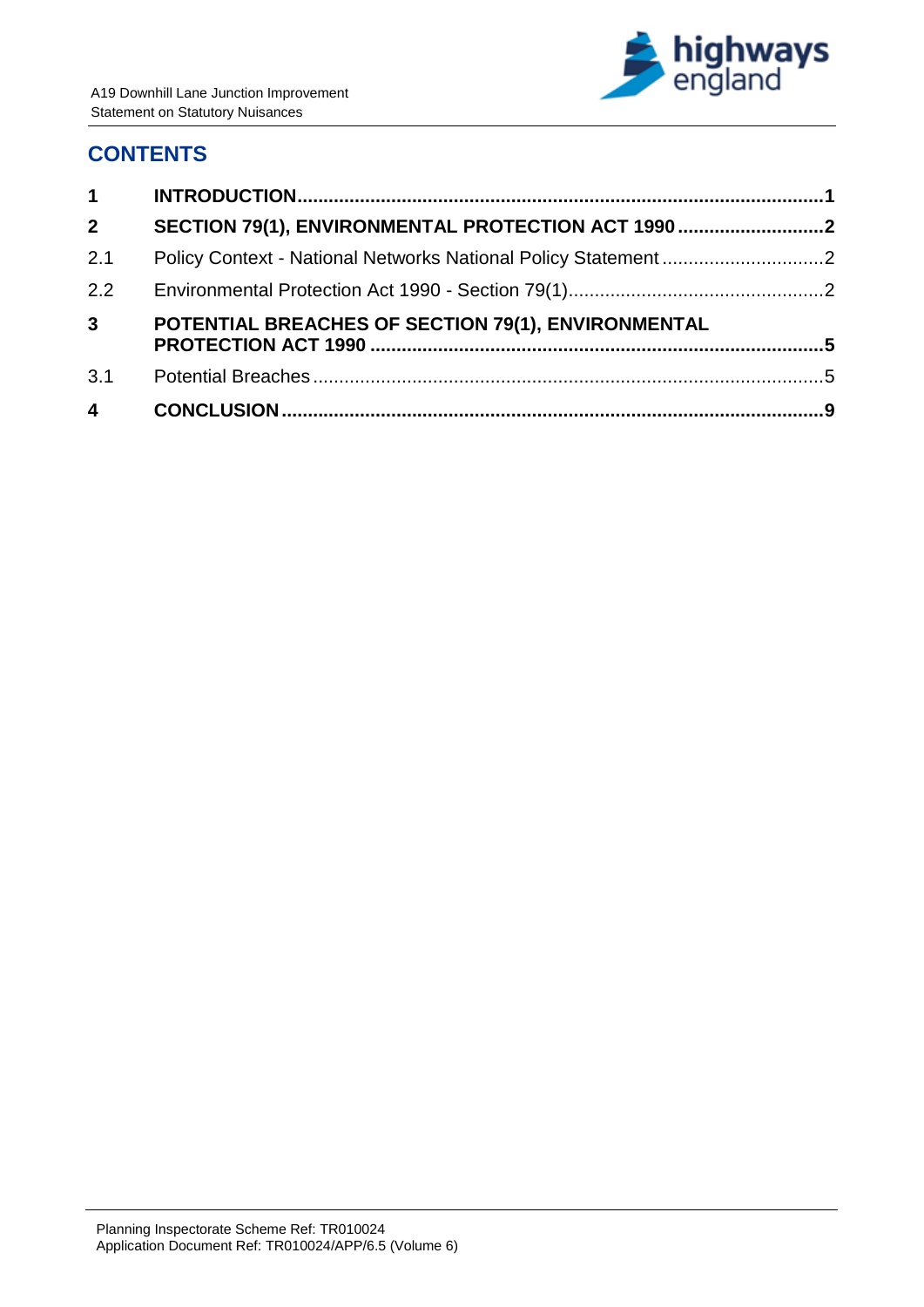

### <span id="page-3-0"></span>**1 INTRODUCTION**

- 1.1.1 This Statement relating to Statutory Nuisance (this "Statement") relates to an application made by Highways England (the "Applicant") to the Planning Inspectorate (the "Inspectorate") under section 37 of the Planning Act 2008 (PA2008) for a Development Consent Order (DCO). If made, the DCO would grant consent for the A19 Downhill Lane Junction scheme (the "Scheme"). A description of the Scheme can be found in **Chapter 2** of the Environmental Statement (ES) **(Application Document Reference: TR010024/APP/6.1)**.
- 1.1.2 This statement comprises part of a suite of application documents and is included in the application in accordance with the Department for Communities and Local Government (now Ministry of Housing, Communities & Local Government) guidance, 'Planning Act 2008: Application Form Guidance' (June 2013) and in compliance with Regulation 5(2)(f) of the Infrastructure Planning (Applications: Prescribed Forms and Procedure) Regulations 2009, which requires:

*"…a statement whether the proposal engages one or more of the matters set out in Section 79(1)(statutory nuisances and inspections therefor) of the Environmental Protection Act 1990, and if so how the applicant proposes to mitigate or limit them."*

- 1.1.3 As this statement is part of the application documents, it should be read alongside and is informed by the other application documents. In particular, this statement should be read alongside the ES **(Application Document Reference: TR010024/APP/6.1-6.3)**.
- 1.1.4 This Statement concludes that, with mitigation measures in place, none of the statutory nuisances identified under Section 79(1) of the Environmental Protection 1990 Act ("EPA") are predicted to arise on this Scheme.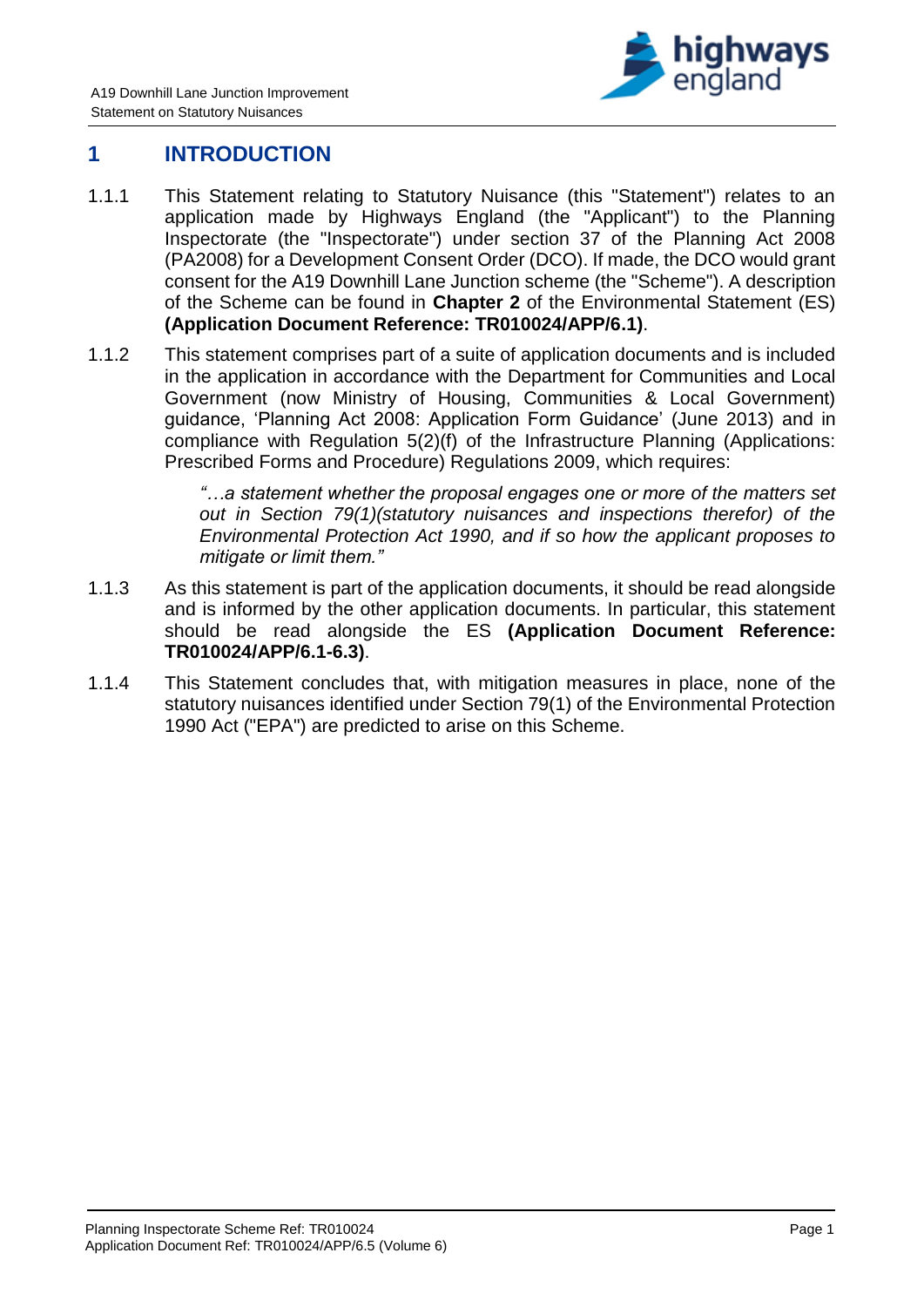

## <span id="page-4-0"></span>**2 SECTION 79(1), ENVIRONMENTAL PROTECTION ACT 1990**

#### <span id="page-4-1"></span>**2.1 Policy Context - National Networks National Policy Statement**

- 2.1.1 Paragraphs 4.57 to 4.59 of the National Networks National Policy Statement (NNNPS)<sup>1</sup> states that it is very important that during the examination of a Nationally Significant Infrastructure Project (NSIP), the Examining Authority considers the possible sources of nuisance under section 79(1) of the EPA and how they may be mitigated or limited. This is so that any additional requirements to avoid statutory nuisance are included in the subsequent order granting development consent.
- 2.1.2 Paragraph 5.81 of the NNNPS states that the construction and operation of national networks infrastructure has the potential to create a range of emissions such as odour, dust, steam, smoke and artificial light, as well as noise and vibration.
- 2.1.3 Paragraph 5.82 of the NNNPS states "*Because of the potential effects of these emissions and in view of the availability of the defence of statutory authority against nuisance claims described previously, it is important that the potential for these impacts in considered by the applicant in their application, by the Examining Authority in examining applications and by the Secretary of State in taking decisions on development consent*".
- 2.1.4 Paragraphs 5.84 to 5.86 of the NNNPS states that where a development is subject to an Environmental Impact Assessment (EIA) the applicant should assess any likely significant effects on amenity from emissions of odour, dust, steam, smoke and artificial light and described these in the ES. Consultation with the relevant local planning authority and where appropriate the Environment Agency about the scope and methodology of the assessment is advised.

#### <span id="page-4-2"></span>**2.2 Environmental Protection Act 1990 - Section 79(1)**

2.2.1 The following text is an extract from Section 79(1) of the Act which sets out those matters which constitute a statutory nuisance in England and Wales:

> *"(1)………the following matters constitute "statutory nuisances" for the purposes of this part [of the 1990 Act] that is to say –*

*(a) any premises in such a state as to be prejudicial to health or a nuisance;*

*(b) smoke emitting from premises so as to be prejudicial to health or a nuisance;* 

*(c) fumes or gases emitted from premises so as to be prejudicial to health or a nuisance;* 

-

<sup>1</sup> Department for Transport (2014) National Policy Statement for National Networks [online] available at: https://assets.publishing.service.gov.uk/government/uploads/system/uploads/attachment\_data/file/387223/n psnn-web.pdf Access August 2018.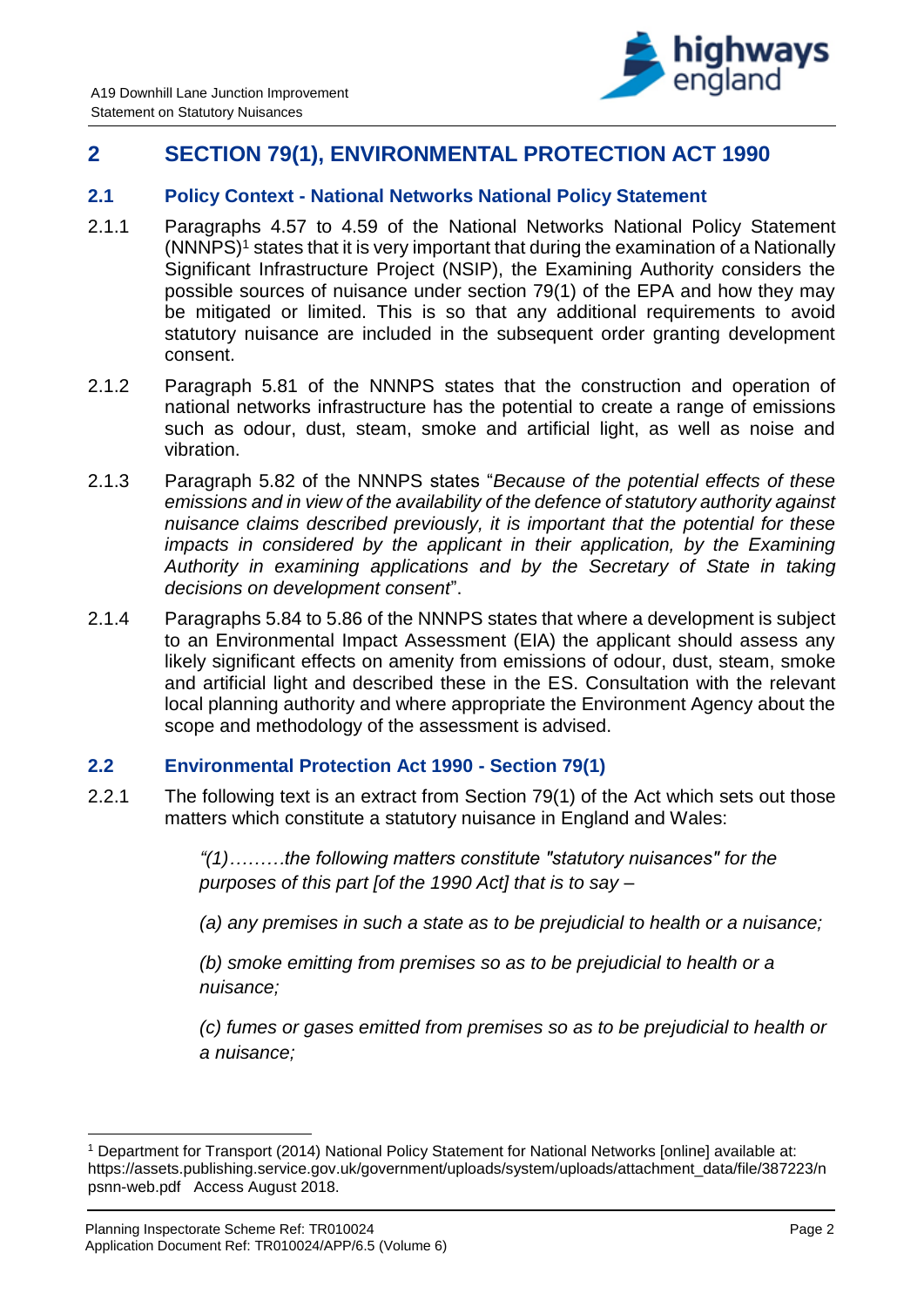

*(d) any dust, steam, smell or other effluvia arising on industrial, trade or business premises and being prejudicial to health or a nuisance;* 

*(e) any accumulation or deposit which is prejudicial to health or a nuisance;* 

*(f) any animal kept in such a place or manner as to be prejudicial to health or a nuisance;* 

*(fa) any insects emanating from relevant industrial, trade or business premises and being prejudicial to health or a nuisance;* 

*(fb) artificial light emitted from premises so as to be prejudicial to health or a nuisance;* 

*(g) noise emitted from premises so as to be prejudicial to health or a nuisance;* 

*(ga) noise that is prejudicial to health or a nuisance and is emitted from or caused by a vehicle, machinery or equipment in a street or in Scotland, road;* 

*(h) any other matter declared by enactment to be a statutory nuisance; and it shall be the duty of every local authority to cause its area to be inspected from time to time to detect any statutory nuisances which ought to be dealt with under section 80 or sections 80 and 80A below and, where a complaint of statutory nuisance is made to it by a person living within its area, to take such steps as are reasonably practicable to investigate the complaint."* 

- 2.2.2 Section 79 contains other exceptions and definitions in respect of statutory nuisance. The particular exceptions of relevance to this Scheme are:
	- Section 79(4) clarifies that subsection 1(c) (fumes or gases emitted from premises) does not apply in relation to premises other than private dwellings.
	- Section 79 (6A) clarifies that subsection (1)(ga) (noise emitted by a vehicle or machinery in a street) does not apply to noise made by traffic but could apply to construction vehicles or plant.
- 2.2.3 Definitions are set out in section 79(7), and include the following relevant terms:
	- "dust" does not include dust emitted from a chimney as an ingredient of smoke;
	- "fumes" means any airborne solid matter smaller than dust;
	- "gas" includes vapour and moisture precipitated from vapour;
	- "industrial, trade or business premises" means premises used for any industrial, trade or business purposes or premises not so used on which matter is burnt in connection with any industrial, trade or business process, and premises are used for industrial purposes where they are used for the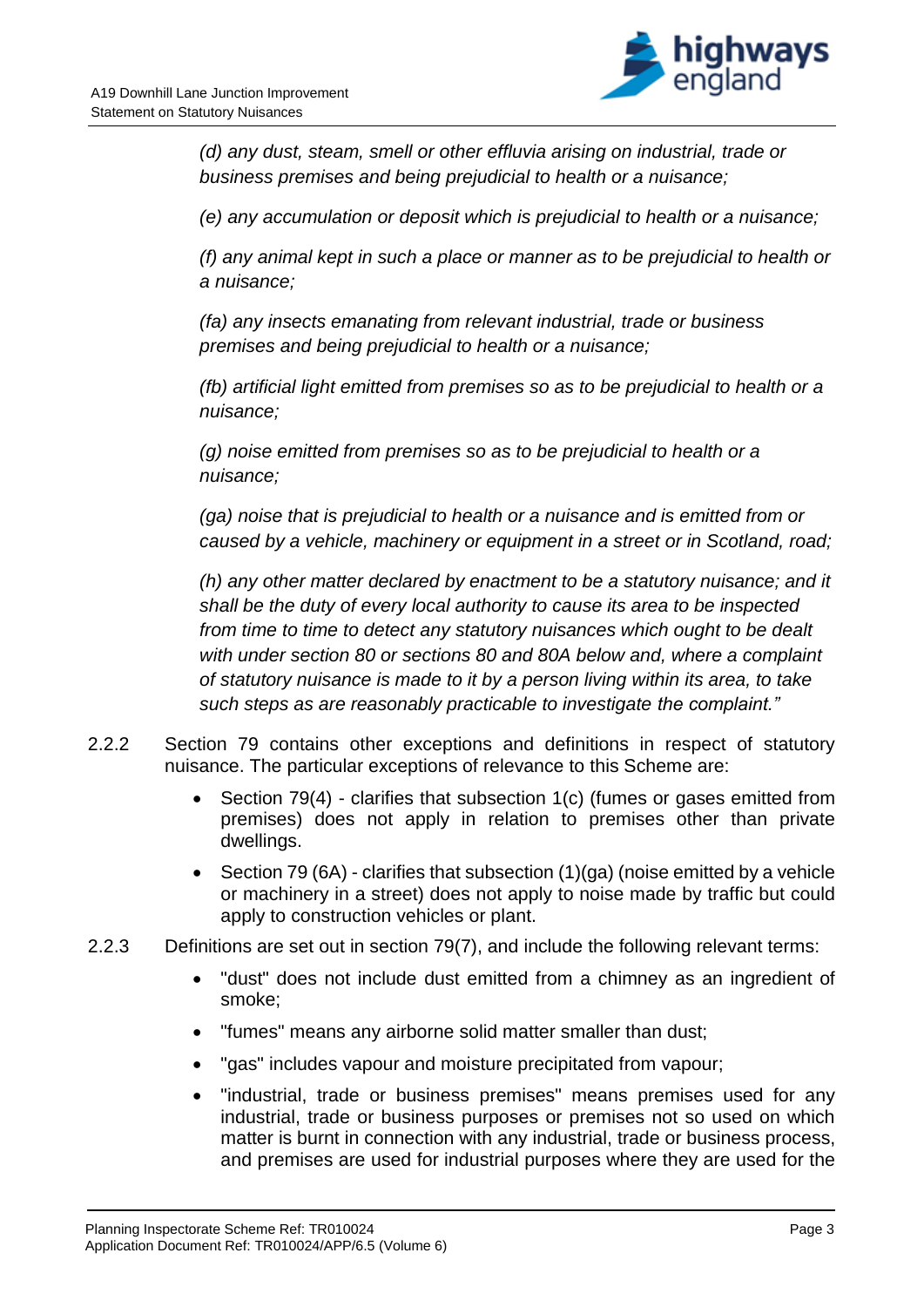

purposes of any treatment or process as well as where they are used for the purpose of manufacturing;

- "noise" includes vibration;
- "prejudicial to health" means injurious, or likely to cause injury, to health;
- "premises" includes land and .... any vessel;
- "private dwelling" means any building, or part of a building, used or intended to be used, as a dwelling; and
- "street" means a highway, and any other road, footway, square or court that is for the time being open to the public.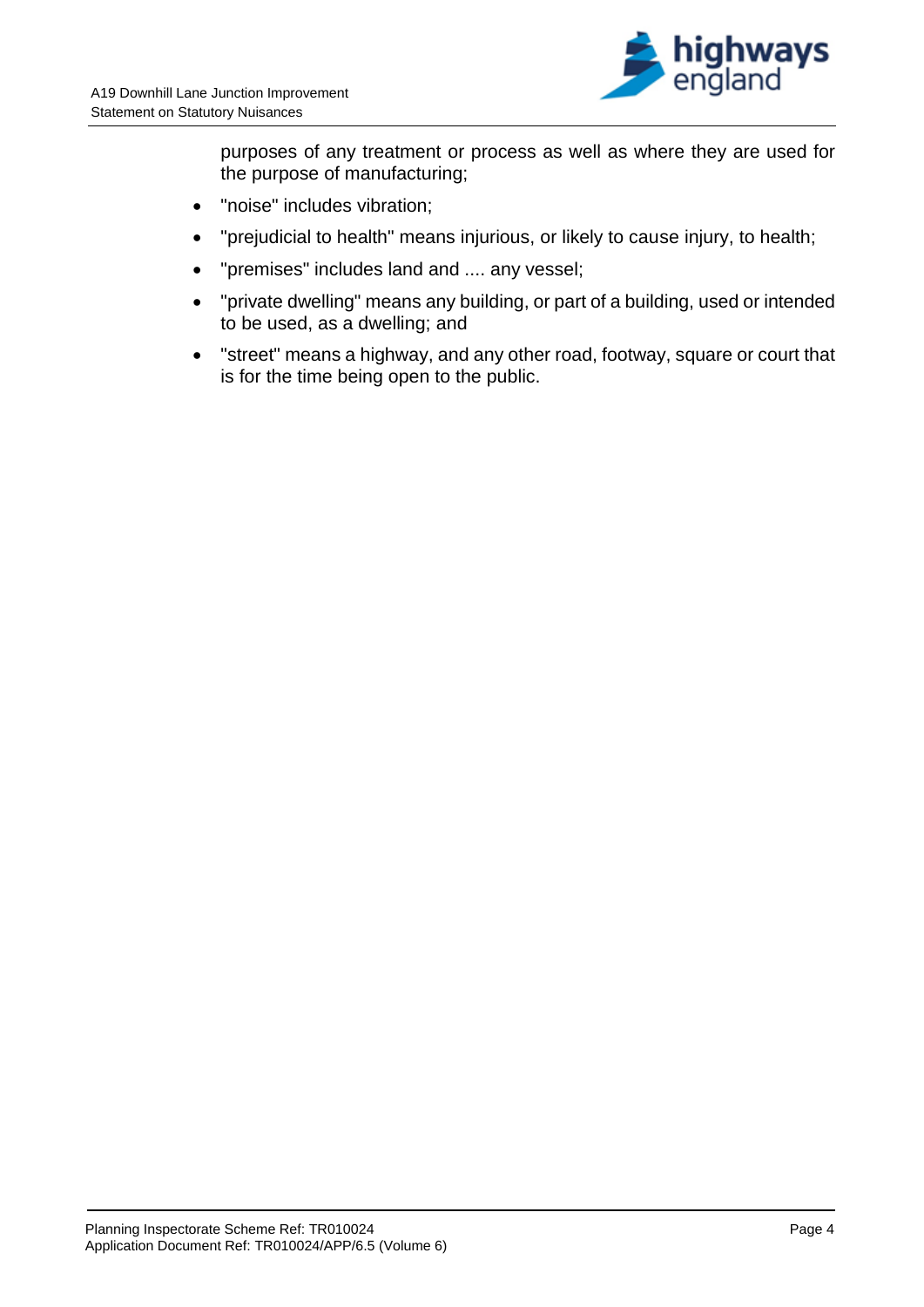

## <span id="page-7-0"></span>**3 POTENTIAL BREACHES OF SECTION 79(1), ENVIRONMENTAL PROTECTION ACT 1990**

#### <span id="page-7-1"></span>**3.1 Potential Breaches**

- 3.1.1 The only matters prescribed in Section 79(1) of the EPA that could be potentially engaged as a consequence of the Scheme either at construction stage or during operation are:
	- (d) dust arising on business premises;
	- (fb) artificial light from premises;
	- (g) noise emitted from premises; or

(ga) noise emitted from or caused by a vehicle, machinery or equipment in a street.

- 3.1.2 It is noted that statutory nuisance category (c) (emission of fumes and gases) applies only to private dwellings (as noted in Section 79(4) of the EPA) and is therefore not relevant to the Scheme.
- 3.1.3 It is also noted that statutory nuisance under category (ga) does not apply to traffic (as noted in Section 79(6A(a)) of the EPA), but would apply to noise generated by construction vehicles, plant and machinery.

#### **Dust Arising on Business Premises**

- 3.1.4 Section 6.6 of Chapter 6 (Air Quality) of the ES **(Application Document Reference: TR010024/APP/6.1)** notes that, in the absence of mitigation, there is potential for significant impacts on air quality through the generation of nuisance dust during construction of the Scheme; typical sources would be storage piles of soil, dry bare earth on a construction site or traffic using temporary haul roads.
- 3.1.5 No new dust emission sources compared to existing operational traffic and maintenance activities along the A19 and around Downhill Lane junction are proposed, so there is no new risk of dust related nuisances.
- 3.1.6 The maximum distance at which dust nuisance may be caused is held to be 200 m. Paragraph 6.6.2 of Volume 1 of the ES states that there are 340 residential and two commercial properties within 200 m of the Scheme which could be affected by dust.
- 3.1.7 Experience across a range of construction sites has shown that application of best practice mitigation measures would reduce dust impacts to a negligible level (Institute of Air Quality Management, 2014). Section 6.7 of the ES recommends appropriate mitigation measures for potential dust impacts, with reference to the Construction Environmental Management Plan (CEMP). Further detail on such measures is provided in Appendix 6.6 in Volume 3 of the ES **(Application Document Reference: TR010024/APP/6.3)**.
- 3.1.8 Section 6.8 of the ES then concludes that, with mitigation measures in place, there would be no significant impacts on air quality during the construction works for the Scheme.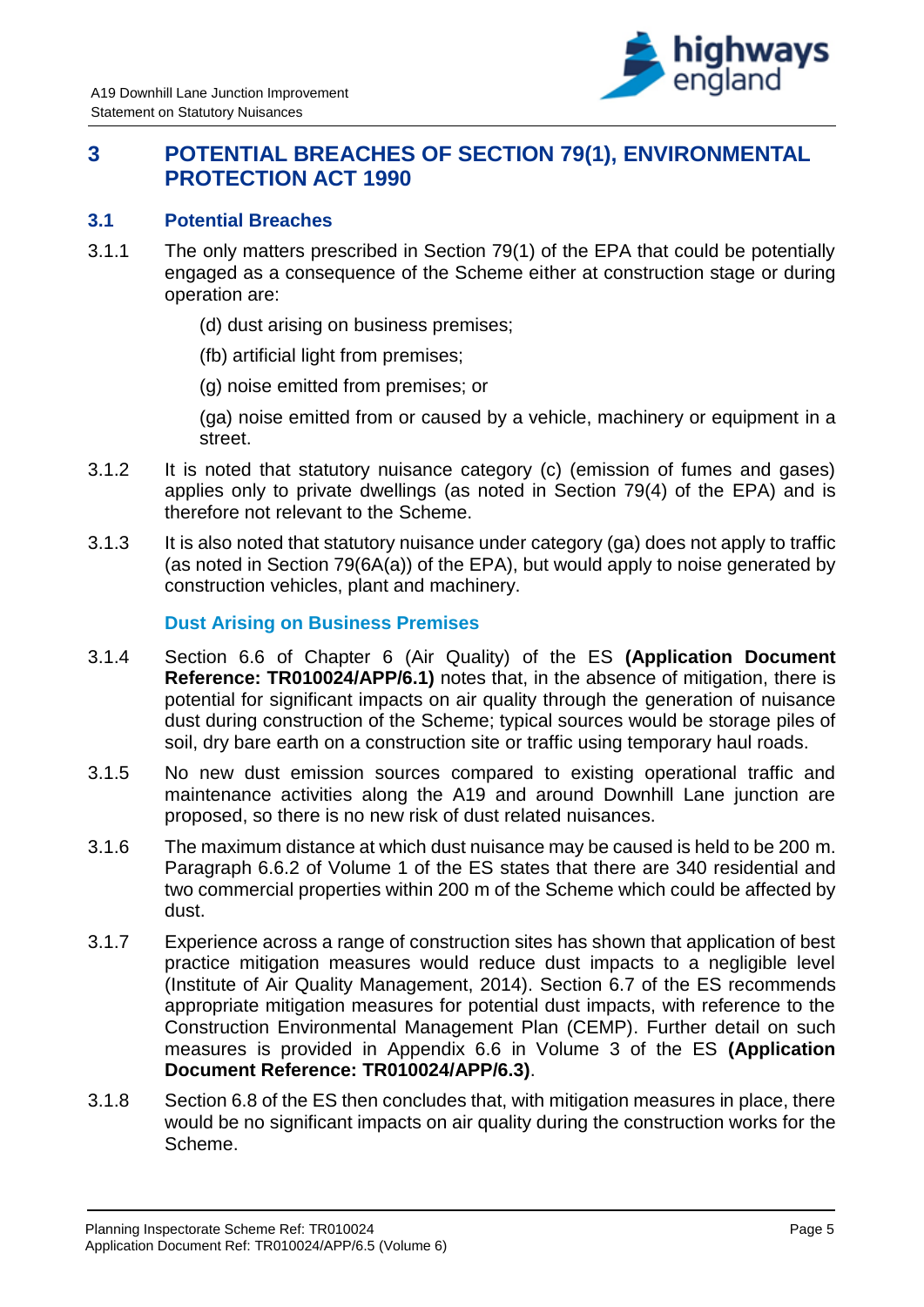

3.1.9 Accordingly, construction works would not emit dust that would be prejudicial to health or and therefore would not give rise any statutory nuisance under the Act.

#### **Artificial Light from Premises**

- 3.1.10 Section 102 of the Clean Neighbourhoods and Environment Act 2005 amends Section 79 of the EPA to include artificial light emitted from premises, where the latter is defined as including land.
- 3.1.11 For artificial light to count as a nuisance it must do one of the following:
	- unreasonably and substantially interfere with the use or enjoyment of a home or other premises; and
	- injure health or be likely to injure health.
- 3.1.12 Statutory nuisance laws do not apply to artificial light from:
	- airports;
	- harbours;
	- railway premises;
	- tramway premises;
	- bus stations;
	- public transport operating centres;
	- goods vehicle operating centres;
	- lighthouses;
	- prisons;
	- defence premises like army bases:
	- premises occupied by visiting armed forces; and
	- street lights.
- 3.1.13 It is considered that the definition of artificial light from premises may extend to temporary lighting equipment associated with construction and therefore it is necessary to address temporary lighting equipment used to illuminate the construction tasks.
- 3.1.14 It is considered that the only artificial lighting that would be existent during the operational phase of the Scheme would be street lighting. As statutory nuisance laws do not apply to artificial light from street lighting, there would therefore be no statutory nuisance arising during the operational phase.
- 3.1.15 The majority of construction activity would be undertaken between the hours of 7:30 am to 6 pm on weekdays, and 8 am to 1 pm on Saturdays.
- 3.1.16 It is possible that there may be a requirement for limited night-time working for certain activities where, for example, they affect the strategic or local road network, although this remains to be confirmed. There would be no extended night-time work.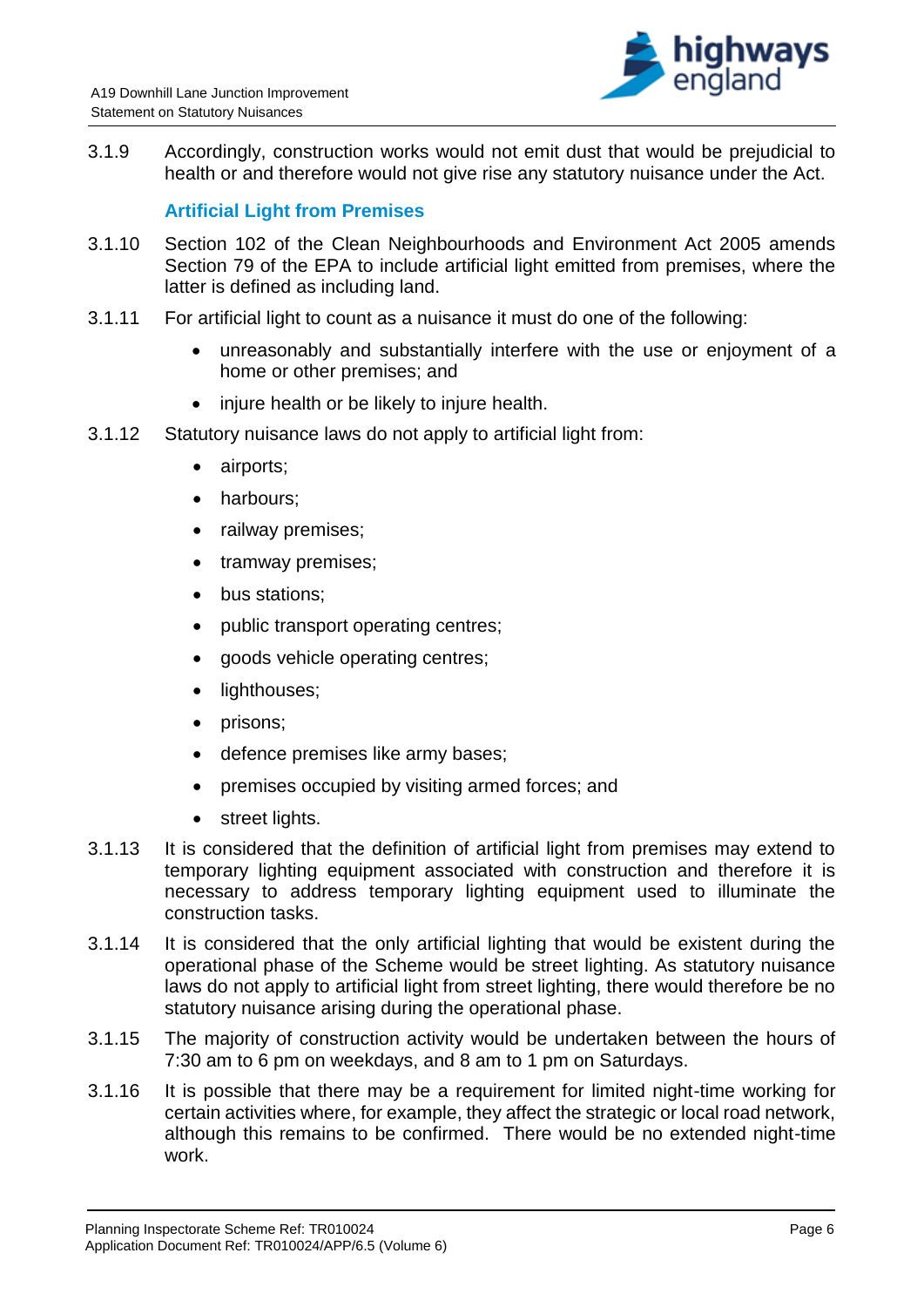

- 3.1.17 Lighting would be managed in compliance with the CEMP, in order to minimise the adverse effects of site lighting, for example by directing lights towards the working areas and avoiding light-spill. Due to the limited duration of any night-time works and the application of mitigation measures, it was considered that no statutory nuisance would arise during construction.
- 3.1.18 Accordingly, the impacts of lighting during construction would not generate a nuisance and nor would it be prejudicial to health under section 79(1)(fb) of the Act.

#### **Noise Emitted from Premises or Caused by a Vehicle, Machinery or Equipment in a Street**

- 3.1.19 Paragraphs 12.6.7 to 12.6.17 and Tables 12-8 and 12-9 of the **ES (Application Document Reference: TR010024/APP/6.1)** identify potential noise impacts during construction. While the ES does identify some potentially large changes in noise for some receptors (e.g. temporary construction noise disturbance at properties close to the Scheme), it is important to note that in most cases these would be of short duration.
- 3.1.20 Paragraphs 12.7.1 to 12.7.5 of the ES **(Application Document Reference: TR010024/APP/6.1)** outline mitigation measures for construction noise and vibration, with reference to British Standard BS 5228: 2009+A1:2014 – Code of Practice for noise and vibration control on construction and open sites, Part 1: Noise and Part 2: Vibration, and to the CEMP. The majority of these measures are considered good practice measures which local authorities would be likely to require as part of a 'best practice approach'.
- 3.1.21 Local Authorities have powers for controlling noise and vibration from construction sites through the Control of Pollution Act 1974 (the "1974 Act") and the EPA. South Tyneside Council and Sunderland City Council can exercise these powers prior to or during the works.
- 3.1.22 Section 60 of the 1974 Act relates to 'Control of Noise on Construction Sites' and enables local authorities to serve notice of its requirements to control site noise and vibration on the person(s) deemed to be responsible for carrying out the works. The notice allows local authorities to specify methods, plant or machinery to be used for the works, specify hours during which the construction work can be carried out and specify the level of noise and vibration that can be emitted by the works.
- 3.1.23 Section 61 of the 1974 Act allows for the main contractor to obtain consent from the local authorities regarding the noise and vibration requirements of the works prior to them commencing. It's in the interests of the contractor to apply for consent because once it is granted local authorities cannot take action under Section 60 of the 1974 Act or Section 80 of the EPA so long as the consent remains in force and the contractor complies with its terms.
- 3.1.24 It is anticipated that, as part of the CEMP, a scheme of noise and vibration monitoring would be drafted and consulted upon with the Environmental Health Department of South Tyneside Council and Sunderland City Council ('the Local Planning Authorities) before being formally approved by the Secretary of State. If required by the Local Authorities, this would contain a schedule of monitoring and agreed noise and vibration limits.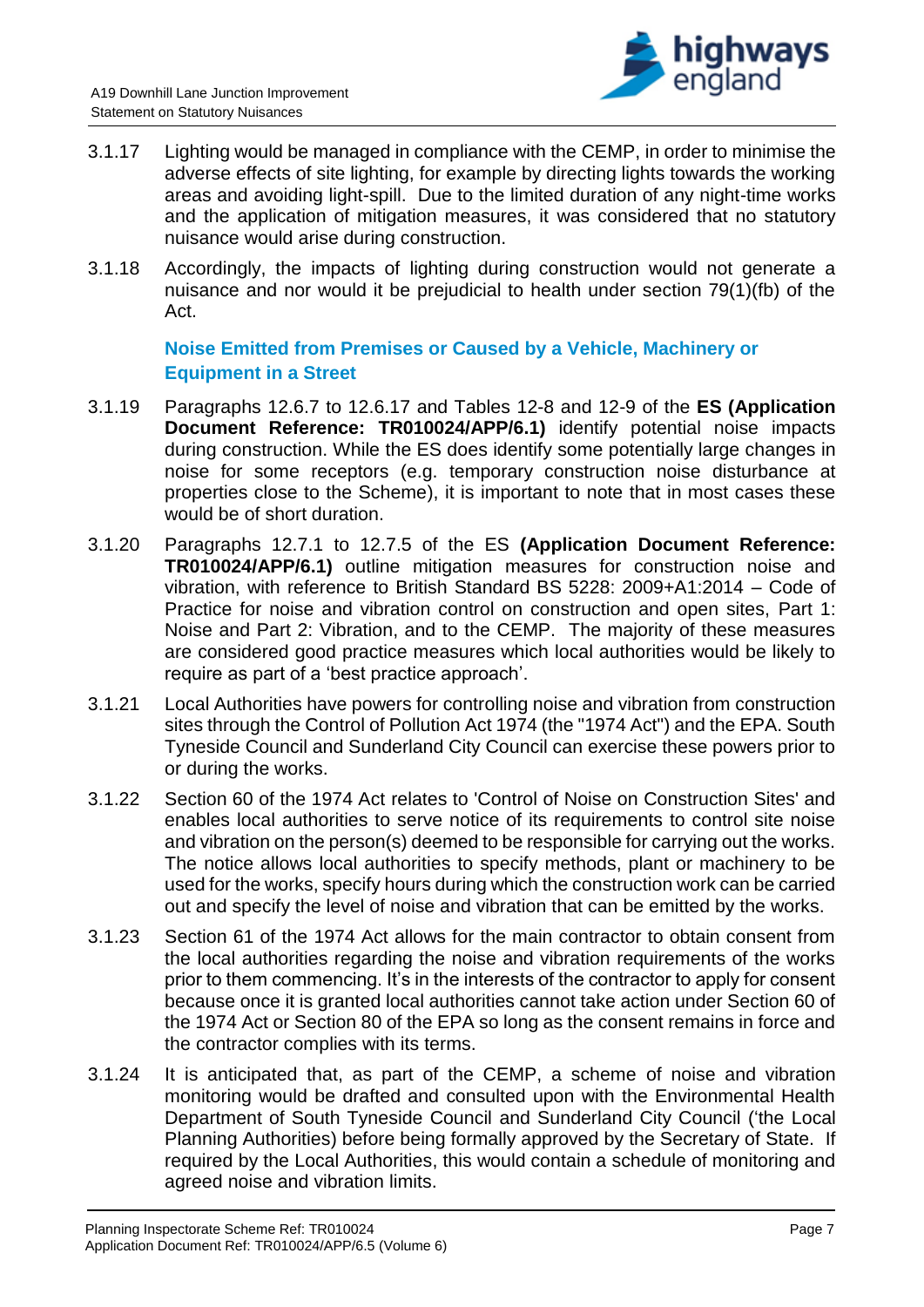

- 3.1.25 Section 79(6A)(a) of the Act sets out that traffic noise is excluded from the consideration of nuisance and therefore there is no case to address for the operation of the Scheme.
- 3.1.26 With the implementation of 'best practice approach' mitigation measures, and the application of a CEMP, any construction noise impact would be minimised; an example of good practice measures include avoiding unnecessary revving of engines, programming works minimise outside normal working hours, using low noise emission plant where possible, developing and maintaining good relations with people living and working in the vicinity of the construction site. Despite this, it is possible that significant construction noise levels would likely occur for short durations.
- 3.1.27 However, with the provision of mitigation measures, and through agreement with South Tyneside Council and Sunderland City Council on matters including construction noise levels and hours of work, it is considered that no statutory nuisance associated with the Scheme would arise during construction.